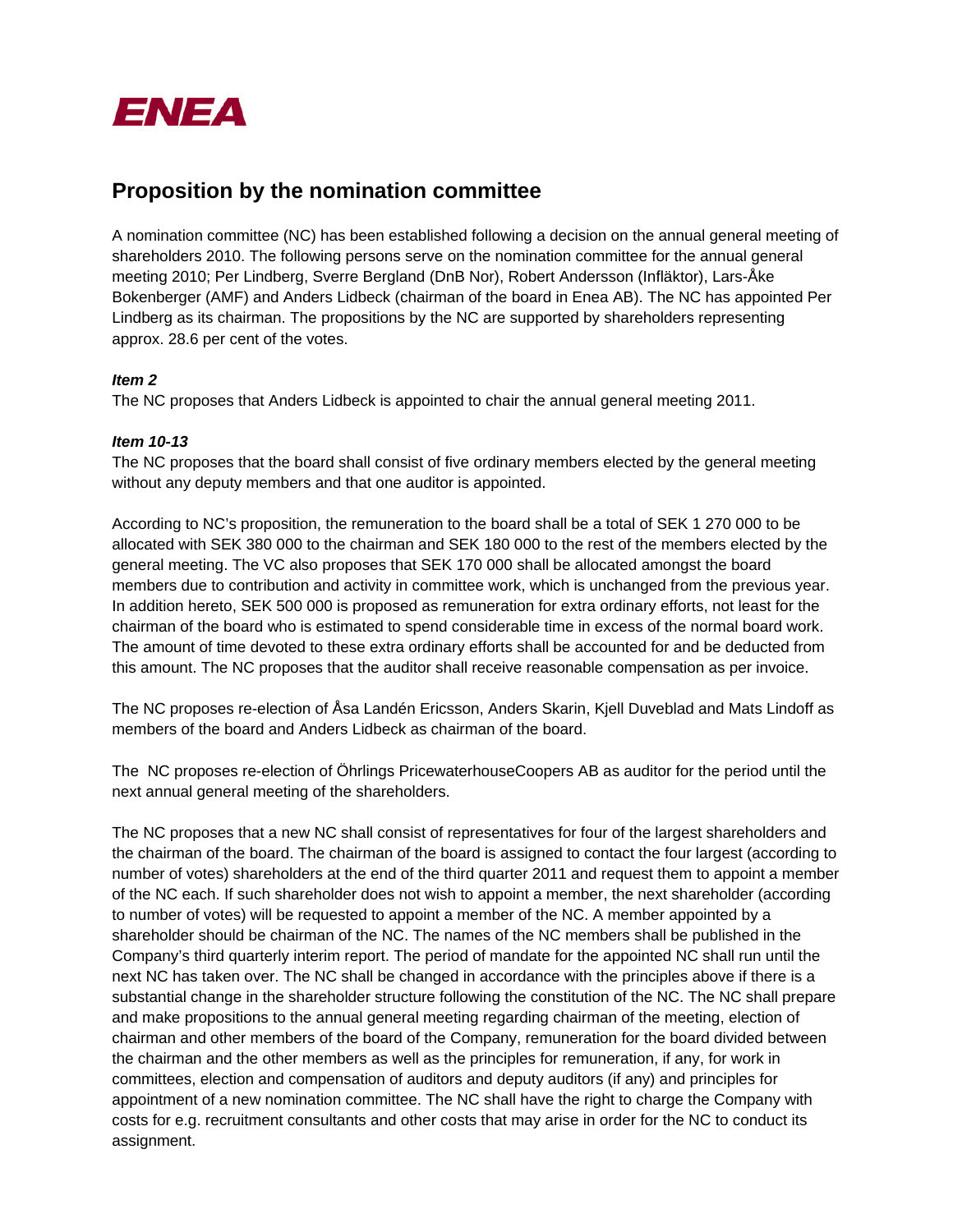

# **Nomination committee's proposal for Enea's board of directors**



### **Anders Lidbeck**

Born 1962 Chairman of the Board since 2009. Education: M.Sc. in Business Administration. Other assignments: Chairman of the Board of Creandum AB and Scalado AB. Main occupation. Board member assignments. No. of shares: 45,000 (through endownment assurance)



**Kjell Duveblad**

Born 1954 Member or the Board since 2008. Education: M.Sc Business administration. Other assignments: Chairman of the Board of Remium Fondkommission and Madeo Sourcing Group. Board member of 3L System and a number of companies not being publicly listed. Main occupation: consultant. No. of shares: 10,000



**Åsa Landén Ericsson**, Born 1965 Member of the Board since 2003. Previously acting President and CEO Enea AB. Education: M.Sc. Eng. and MBA. Other assignments: Board Member of Reijlerkoncernen AB. Main occupation: CEO of Pointer Sweden. Number of shares: 2,500